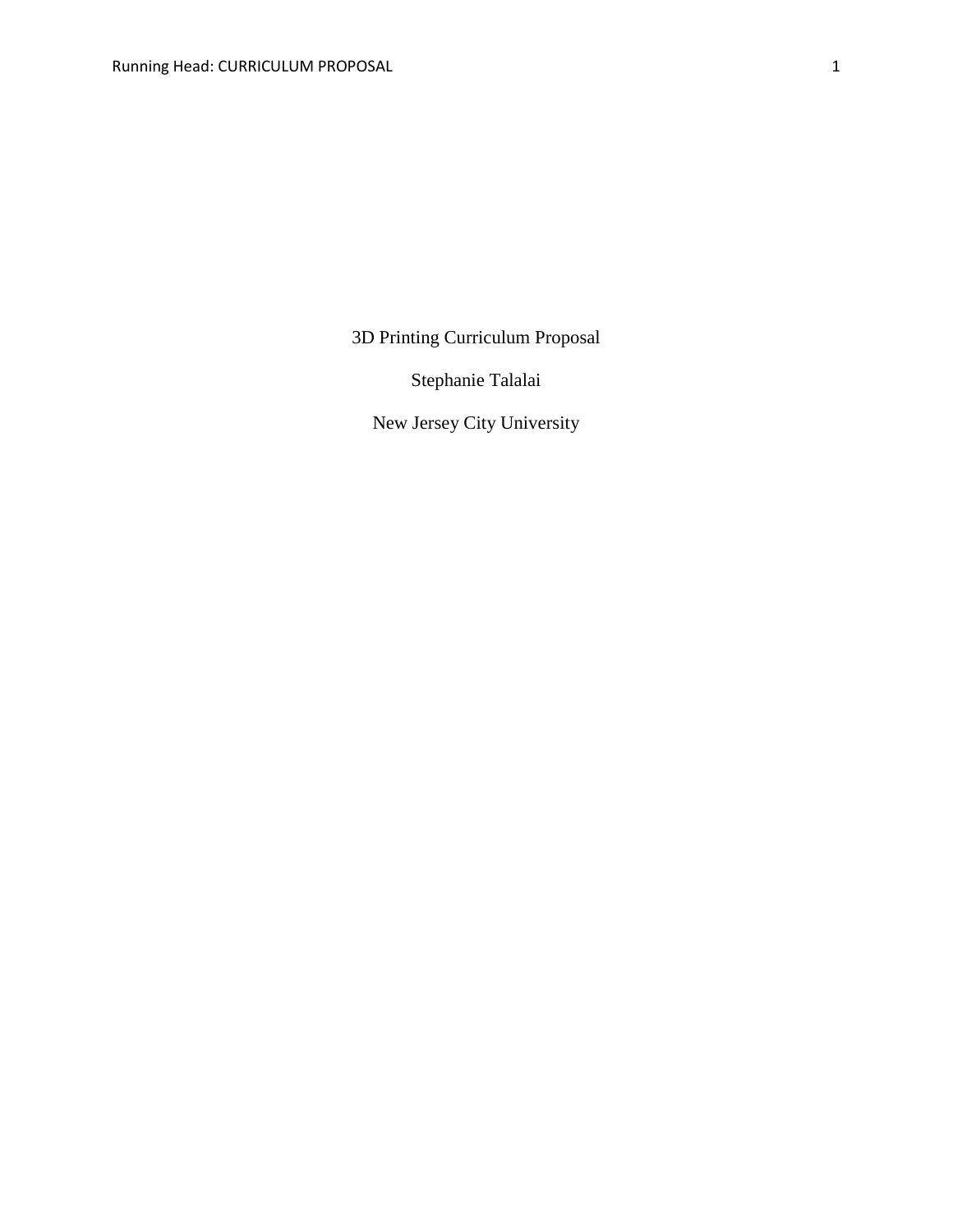CURRICULUM PROPOSAL 2

## **Introduction**

"3D printing is the process of taking a digital model and making a physical product" (MakerBot Education, 2015, p. 8).The use of 3D printers in schools has become increasingly popular in the past few years. They are seen as tools which motivate, captivate, and allow for the creative possibilities that students are craving. Creating a 3D model on the computer is meaningful, however, when students print their design and hold it in their hands, manipulate it, and find its strengths and weaknesses, meaningful becomes powerful. 3D printing facilitates the endurance of adversity and persistence in problem solving (Schaffhauser, 2013).

## **A Proof-of-concept**

For this project, I wanted to 3D print handles for one of the shapes available with the Tiggly© App. Due to the unique nature of our physically disabled students, the current shape of the Tiggly pieces can be difficult for some students to grasp. By adding a handle to the piece, we would create an adaptation which would allow for a design that incorporated principles of Universal Design. For this project, I used TinkerCad to design the handle and our MakerBot Replicator 2X printer with the MakerBot rendering software. As you can see from the below pictures, I printed two iterations of the handle. In my first attempt, I neglected to take into consideration the actual size of the product I was producing or use specific measurements. There is certainly a learning curve in both the TinkerCad software and the MakerBot rendering software. Completing the online tutorials for TinkerCad and attending a MakerBot workshop before this assignment gave me the advantage of being able to produce this rapid prototype in a relatively short amount of time. The additional consideration of using 3D printing in the classroom is the time needed for the printer to complete your design. This particular print took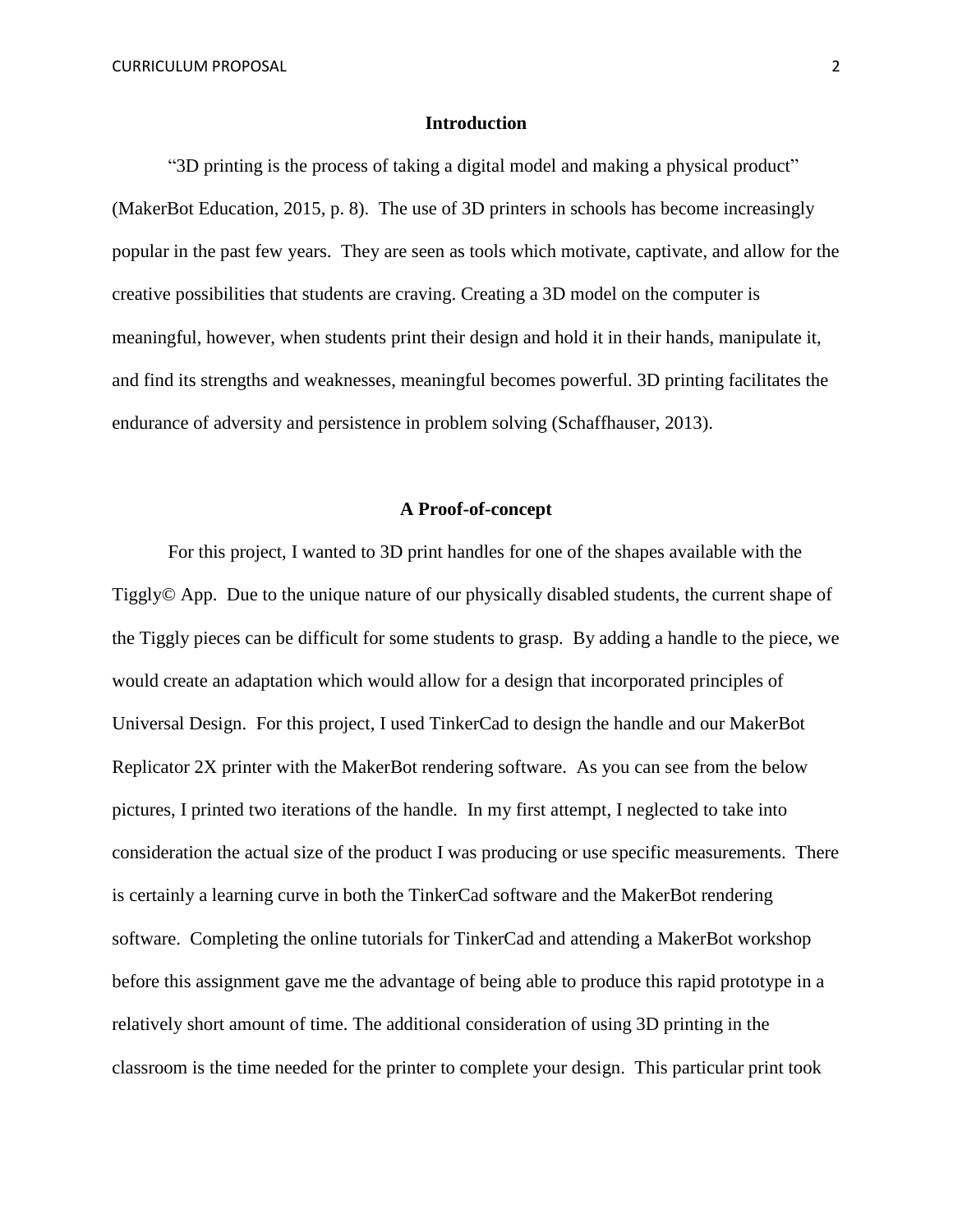# CURRICULUM PROPOSAL 3

about an hour and twenty minutes to complete. Larger and more complex prints will require a longer print time which will pose a challenge within larger class sizes.

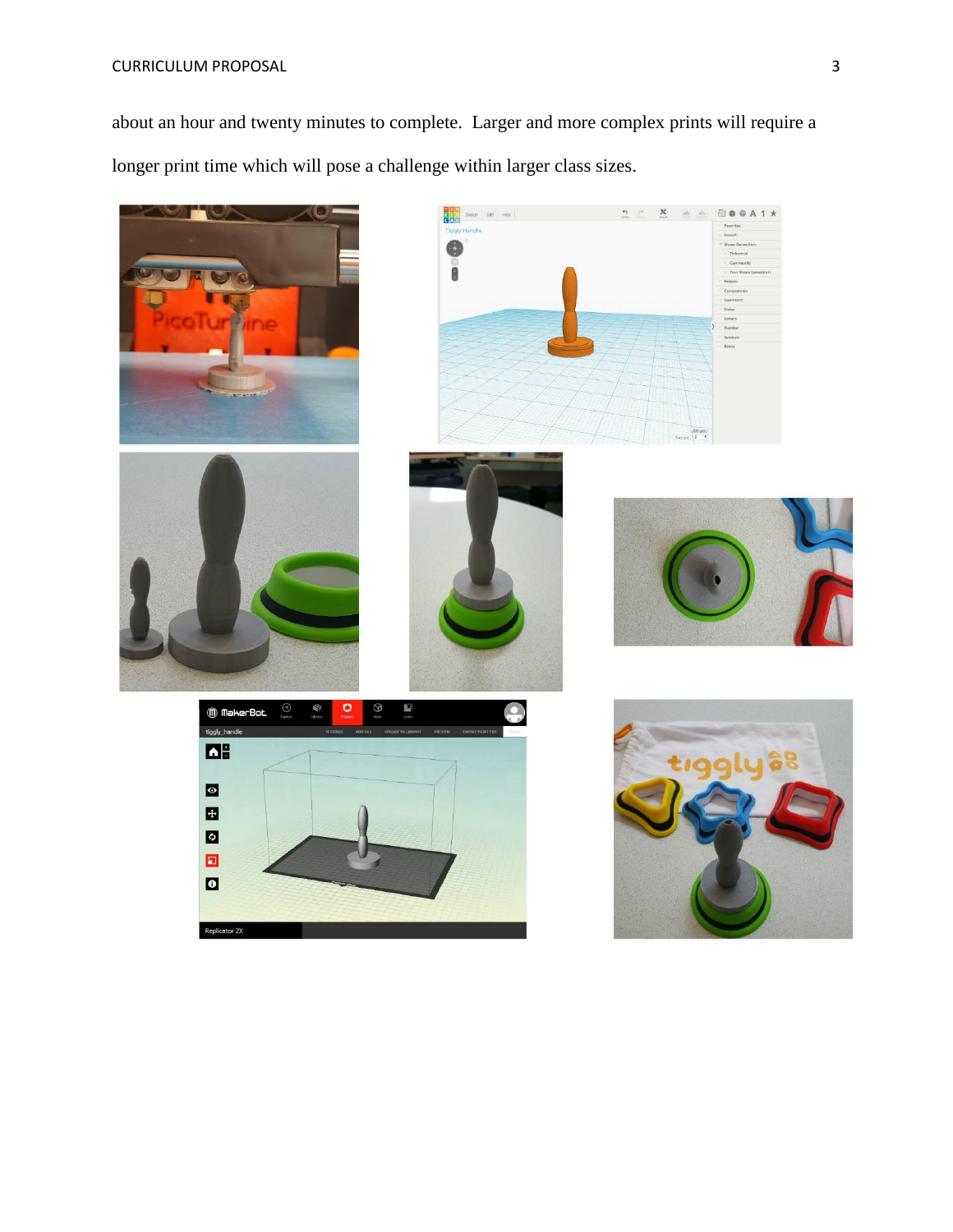#### **Powerful Ideas**

The culmination of this curriculum project is to design an adaptation for a product so that a student with a physical disability will be able to interact with the product in a way similar to his non-disabled peers. According to Bers (2008), "constructionism proposes that people learn better when provided with opportunities to design, create, and build projects that are personally and epistemologically meaningful" (p. 16). Her notion of "powerful ideas" leads learners to new ways of thinking, using knowledge and connecting that knowledge to other domains (Bers, 2008).

Historically, assistive technology specialists have been adapting toys and learning materials for students with special needs. Taking the domains of 3D printing, design, mathematics and technology, students are making cultural and personal connections to students with disabilities and building a project that is both personally and epistemologically meaningful. With this project, I would like students to look at new products or design their own products through an adaptive lens. Can their design be used by all individuals and if not, how can they adapt it? The design is where the mathematical reasoning, artistic feeling, and engineering processes come to the forefront (Thornburg, Thornburg & Armstrong, 2014).

## **Projects**

The goal of this curriculum project is to introduce middle school students to 3D printing. Project 1

Aspects of Design – For this project, each student will create an account on [www.tinkercad.com](http://www.tinkercad.com/) and complete the tutorials to learn the basic aspects of the 3D software. They will each complete a basic keychain design with their name on top of a shape.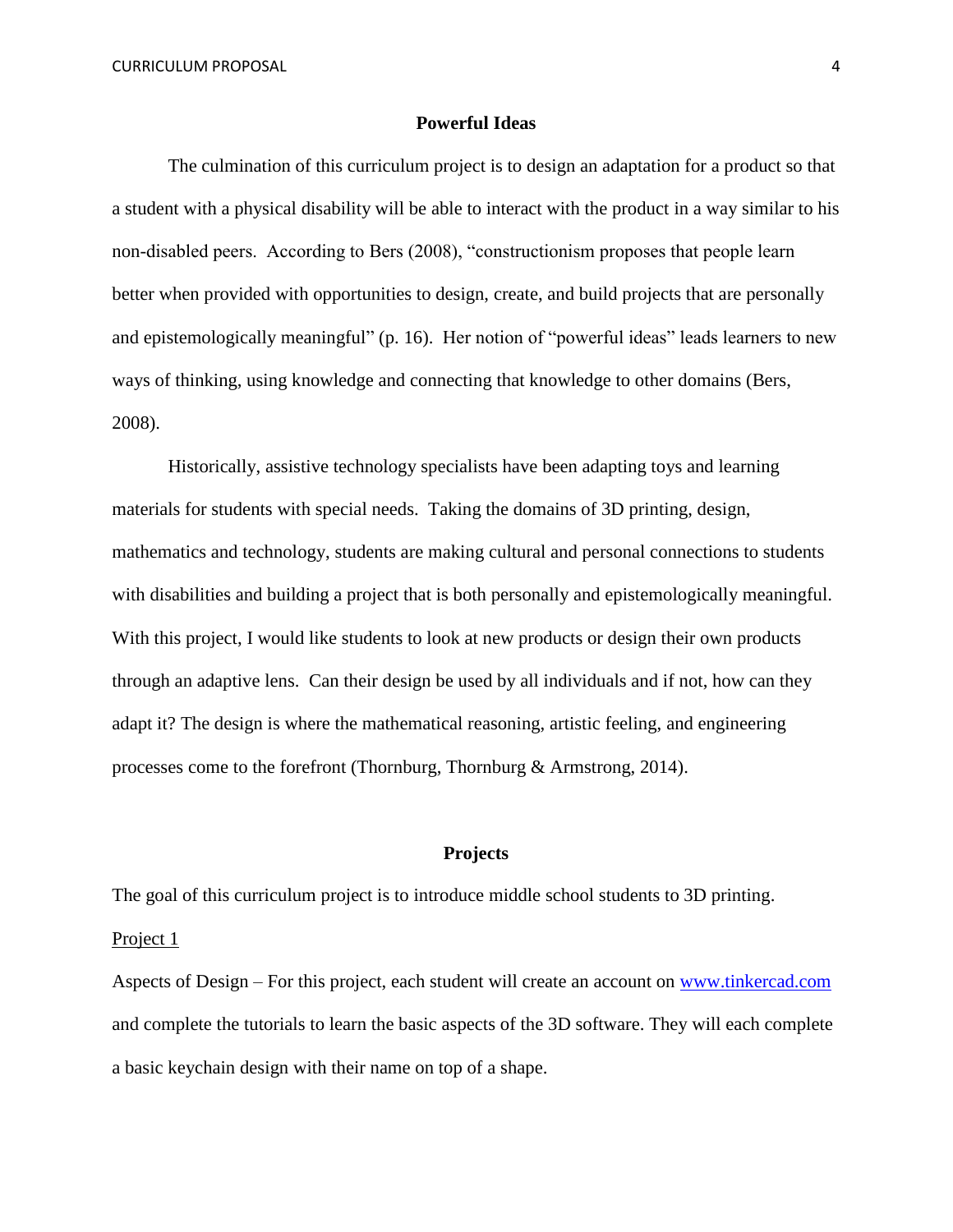#### Project 2

How does a 3D printer work? – For this project, the students will understand what 3D printing is and how it works. They will also be able to identify the parts of the printer and demonstrate the processes of loading the filament, leveling the build plate and cleaning the various parts. Working in groups, they will produce a short presentation of their knowledge using any mode. Project 3

How much filament? – Before a 3D design can be sent to the printer, the file must be prepared for 3D printing using software that will slice your design into many layers. For this project, the students will learn to import their design into the slicing software. They will also discover the differences in print density, number of shells, amount of infill, resolution, the use of rafts and supports. They will import their key chain designs into the software and prepare them for printing.

## Project 4

First Print – For this project, each student will print their key chain designs. They will work in groups to decide how many key chains can be printed at the same time on one printer. Using the provided mathematical equation, they will try to determine how much filament was used in each design.

#### Project 5

Powerful Ideas – Using 3D printing to solve a problem. For this project, the students will work in groups. Each group will be presented with one of the Tiggly pieces. The students will then be shown a short video clip of a student who was having difficulty grasping the piece. They will be asked to design and print an adaptation for the Tiggly piece using the skills they have acquired in the previous projects. They will be required to present their piece to the class as well as discuss additional ways that 3D printing can be used to solve a problem.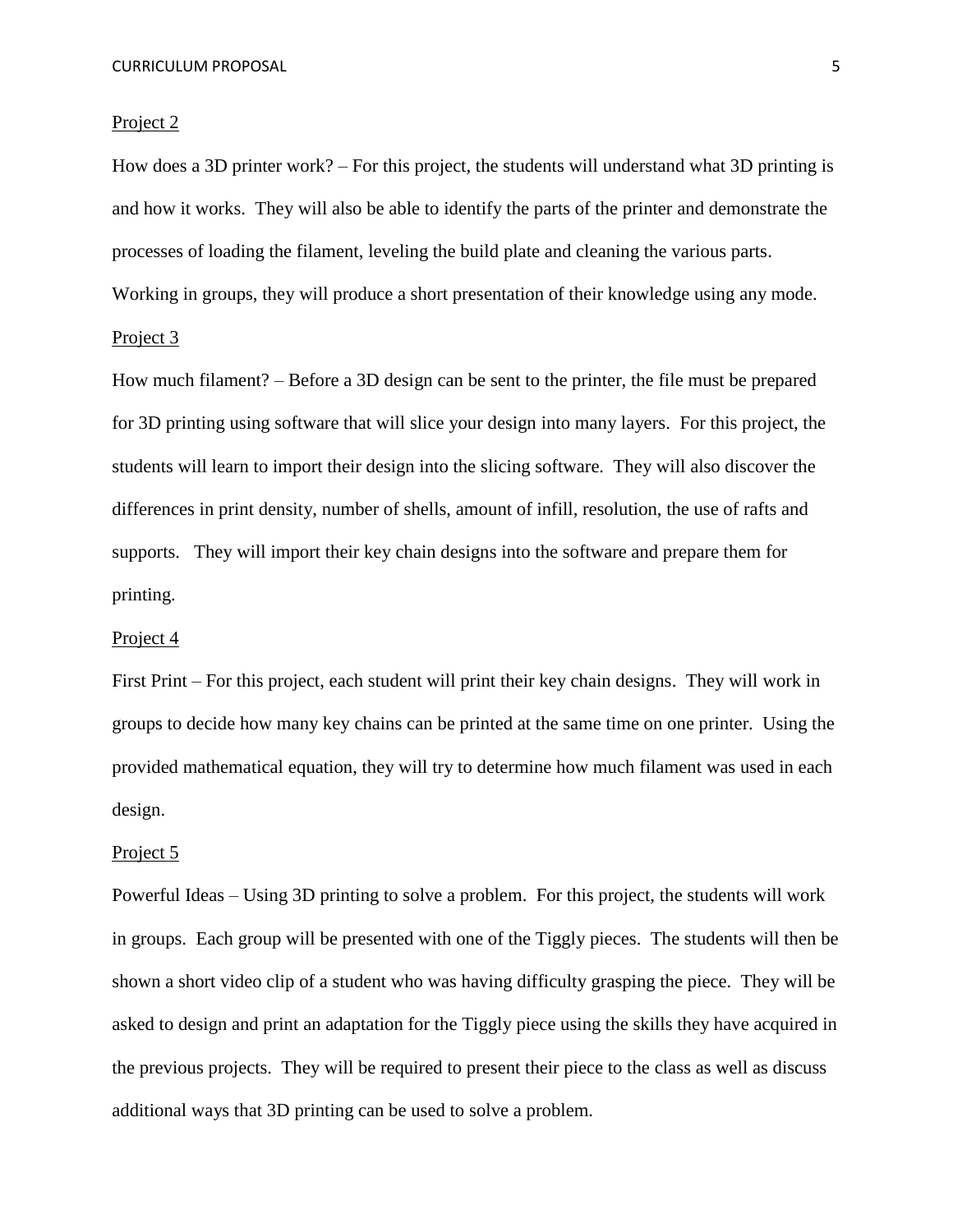#### **Practical and Organizational Considerations and Solutions**

## The Printer:

Although the prices of 3D printers have drastically declined in the last year, I found one at ISTE for \$349 after paying \$1000 for our current printer, it may not be feasible to have one in every classroom or even to have multiple printers within a school. When choosing a printer, look for one that will allow wireless printing or the insertion of an SD card. Having the printer tethered to one computer limits its portability. Being able to bring the printer to the class and not the class to the printer may facilitate its use throughout a school building. Limiting the size and density of a print will allow for faster printing and the possibility to have more than one project print at a time. The PLA (polylactic acid) Filament is relatively inexpensive and can be easily purchased. Students also need to be reminded about the safety precautions associated with 3D printing. The extrusion nozzles can heat up to 260º C and have the potential of causing serious burns. Additionally, students will need to use tools to remove the print from the build plate. Safety standards must be established by the teacher.

## The Software:

Free online CAD software such as TinkerCad and 3dtin.com allow students to not only complete projects in school but also at home. Schools will need to have access to a computer lab, Chromebooks/laptops or iPads in order for each student to complete individual assignments in the class.

## Teacher Training:

Teacher training is essential for successful implementation of 3D printing. While learning to use the online CAD software is relatively easy with the provided tutorials, learning the terminology, nuances and calibration methods of some 3D printers takes a bit of trial and error as well as persistence. Participation in 3D printing professional development is encouraged for all teachers.